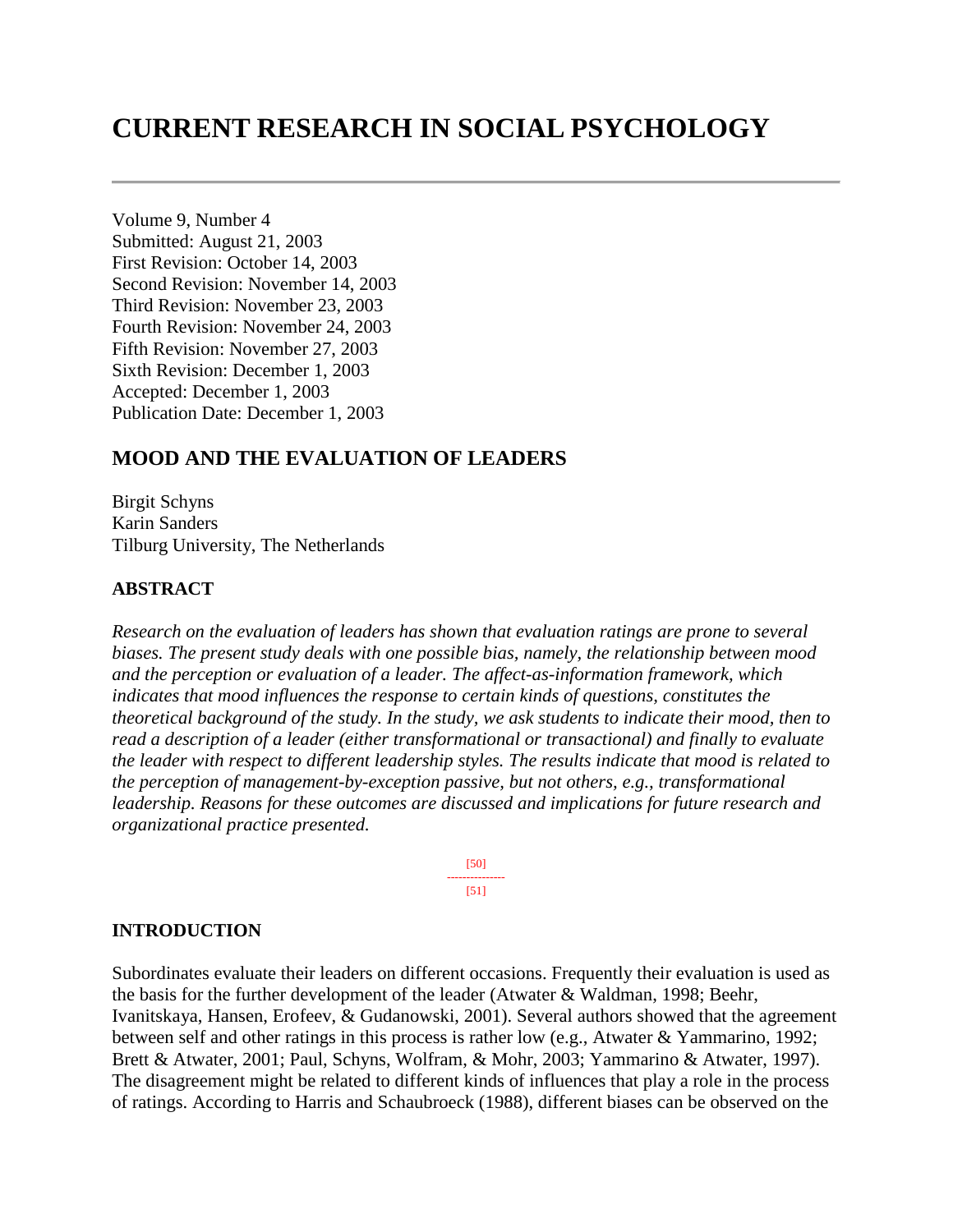leaders' as well as the followers' side. Leaders, for example, may be subject to an egocentric bias when rating themselves (and, thus, indicate higher self-ratings in comparison to other ratings). Also, leaders and followers (just as actors and observers in general) have different observational opportunities and, therefore, may attribute behavior differently. In general, actors often attribute their behavior to unstable sources, such as situational influences, whereas observers frequently attribute behavior to stable causes, such as personality (Heider, 1958).

So far researchers have focused specifically on influences on the followers' side of evaluation or perception [1], referring to effects of either implicit leadership theories (Eden & Leviathan, 1975; Schyns & Felfe, 2003) or personality (Felfe & Schyns, 2003). Hence, there is some knowledge about stable characteristics of followers. Nonetheless, the effects of yet another factor that might affect evaluation, namely the mood of the evaluator, have received (relatively) little scientific attention. In this paper, we investigate how the mood of the evaluators of a leader affects their perception of the leader's leadership style. In the following section, we will describe how mood may affect the perception and evaluation of leaders.

# **LEADERSHIP**

A model of leadership often used in research is Bass' (1985) full-range of leadership model. It comprises transformational leadership (with five subscales: idealized influence (attributed and behavior), inspirational motivation, intellectual stimulation, and individualized consideration), transactional leadership (contingent reward and management-by-exception active and management-by-exception passive), and laissez-faire leadership. The model ranges from exceptional (transformational leadership) to non-leadership (laissez-faire leadership).

According to Bass (1990: 53), "the transformational leader asks followers to transcend their own self-interests for the good of the group, organization, or society; to consider their long-term needs to develop themselves, rather than their needs of the moment; and to become aware of what is really important." Transactional leadership refers to "the exchange relationship between leaders and followers to meet their own self-interests" (Bass, 1999: 10). In laissez-faire leadership (also known as non-leadership), leaders avoid displaying leadership whatsoever (Bass & Avolio, 1993). Empirical research has demonstrated that transformational leadership is positively related to performance and hence highly effective (see for a meta-analysis Lowe, Kroek, & Sivasubramaniam, 1996). Transactional leadership can be considered effective as well, although the performance related to this leadership style is lower than the one related to transformational leadership (Hater & Bass, 1988). Laissez-faire leadership style is negatively related to performance and therefore not successful (Bass & Avolio, 1990).

Den Hartog, Van Muijen, and Koopman (1997) re-analyzed the instrument to assess the fullrange of leadership model (the Multifactor Leadership Questionnaire; Bass & Avolio, 1990). They found that a differentiation between active (transformational and transactional leadership: contingent rewards, management-by-exception active) and passive styles (laissez-faire and transactional leadership: management-by-exception passive) fitted their data better than the model assumed by Bass and Avolio (1990) although the active factor could be separated into subdimensions similar to transformational and transactional leadership. The subscales of their three-factor solution are called inspirational leadership, rational-objective leadership, and passive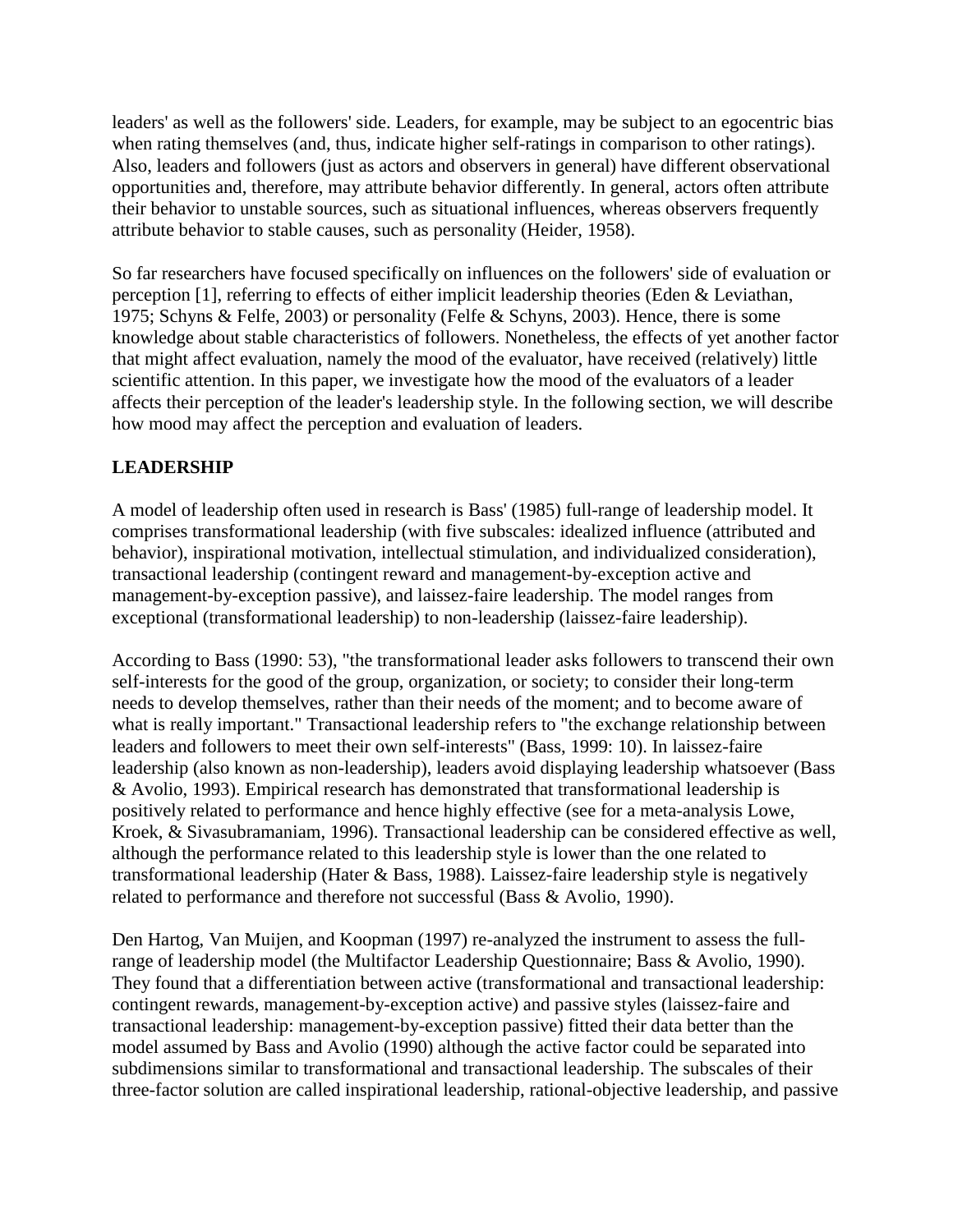leadership. Whereas the inspirational leadership is almost identical to transformational leadership, the rational-objective leadership subscale comprises mainly the transactional subscales of contingent reward and management-by-exception active. The passive factor was composed of management-by-exception passive and laissez-faire leadership. Van Muijen, Den Hartog and Koopman (1997) found a positive relationship between the active components of the MLQ and commitment and a negative relationship between the passive component and commitment.

For the purposes of our study, we will consider transformational leadership, contingent reward and management-by-exception active as active and effective leadership styles, whereas management-by-exception passive and laissez-faire leadership as passive are less effective leadership styles.

> [51] --------------- [52]

## **MOOD AND ITS EFFECT ON EVALUATION AND PERCEPTION**

In their pioneering study, Schwarz and Clore (1983) focused on the possible effects of mood on the response to questionnaires on life-satisfaction. They found that participants relied on their present mood when judging their life satisfaction.

Generalizing from their results, we expect that mood would have an impact on the evaluation of others. From research on politicians (e.g., Isbell & Wyer, 1999; Ottati & Isbell, 1996), we can infer that some people tend to judge others less positively when they are in a bad mood. Ottati and Isbell (1996) found that this effect is moderated by expertise: while the effect held true for political novices (e.g., persons with almost no knowledge about politics), it was different for "experts," who judged politicians more positively when they were in a bad mood than when they were in a good mood.

Similarly, in a study simulating an organization, Fried, Levi, Ben-David, Tiegs, and Avital (2000) found that raters with negative mood tend to rate performance low whereas raters with positive mood tend to rate performance high.

We can, therefore, expect from both theory and research (e.g., Ottati & Isbell, 1996; Isbell & Wyer, 1999) that, in the context of leadership questioning, employees' perception of the style of leadership is related to their present mood. In case of management-by-exception passive and laissez faire we expect the following relationship: The worse the mood, the more likely the perception of the leadership style as management-by-exception passive or laissez faire (H1a and b). The basis for these hypotheses is that management-by-exception passive and laissez faire were found to be less effective than transformational leadership or the active dimensions of transactional leadership. This was especially the case when employees' ratings (such as their satisfaction) were examined (Lowe et al., 1996). We therefore assume that transformational and transactional (contingent reward and management-by-exception active) are considered to be more positive than management-by-exception passive or laissez faire bringing our hypotheses in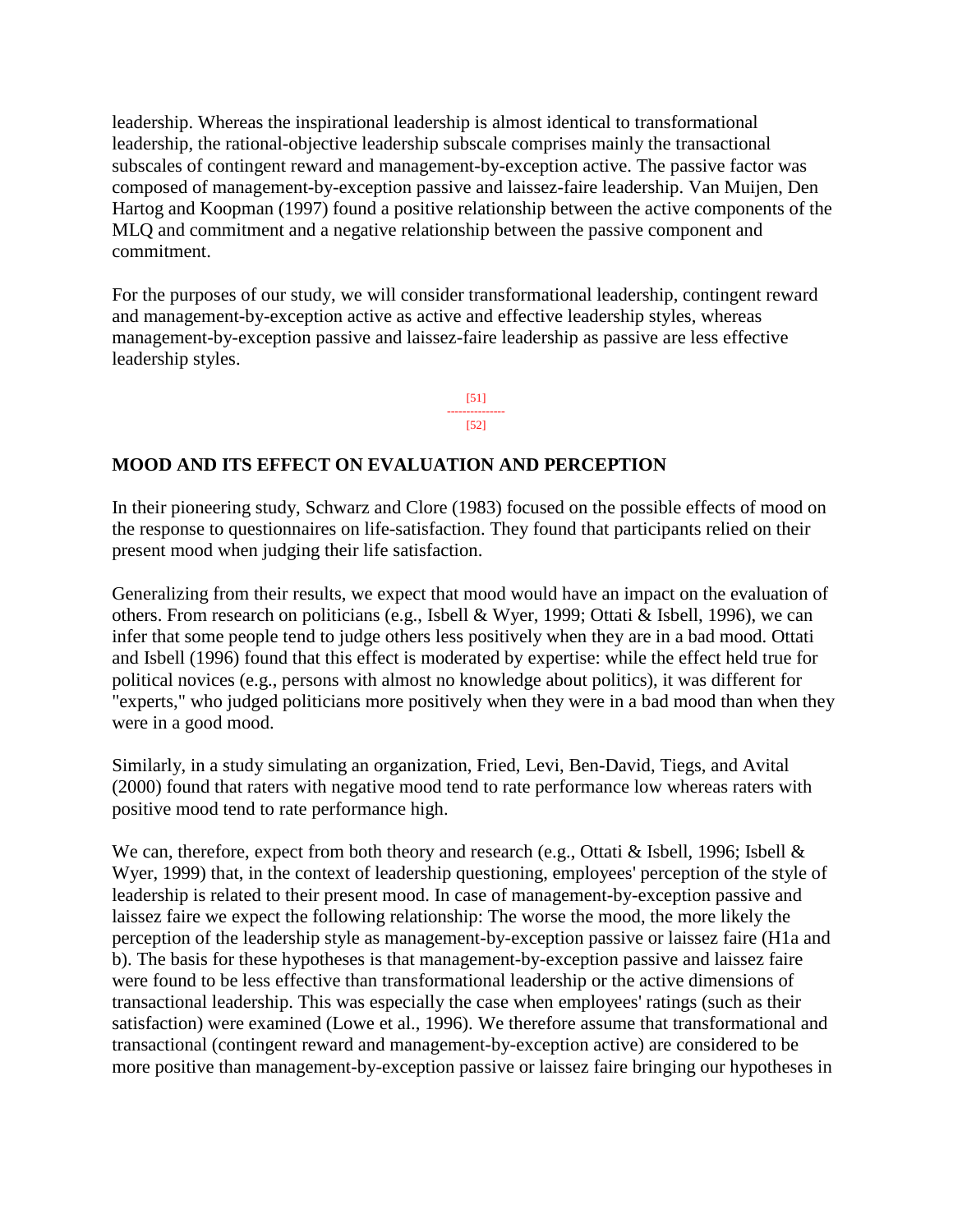line with the results mentioned above. On the basis of the research cited above, we assume that the effect of mood on the perception of leadership is more pronounced for bad mood.

## **METHOD**

## **Participants**

Eighty-four Dutch students took part in the study (66 women and 13 men, five not reported) of whom 73 were psychology students and seven were Human Resources Management students; one person studied a related subject. The mean age of the participants was 20 years  $(SD = 3.0)$ . The respondents had an average work experience of 2.7 years  $(SD = 1.1)$  and only three of them indicated they had no work experience at all (five not reported); 40.4% of all the participants had worked full time (either during the holidays or otherwise).

## **Procedure**

The data reported here constitute a part of a larger experimental study on the perception of leadership. In the course of the study, we asked students receiving course credits to fill in a questionnaire at time 1 (t1) and then again two weeks later (t2). The current study is based only on the data gathered at t2. The design of the study was as follows: Students first had to indicate their mood. We then divided the students into two random groups and requested them to read a description of a leader (either transformational or transactional, depending on the group; for more details on the description see section instruments) and to rate the respective leaders with respect to leadership behavior. We decided against an induction of mood, as we wanted to have the mood aspect as close to a natural setting as possible. Consequently, "natural" variance of mood was assessed here.

> [52] --------------- [53]

#### **Measures**

**Vignette**. Half of the participants read a description of a transformational leader, the other half of a transactional leader. The descriptions were based on descriptions by Kirkpatrick and Locke (1996). The participants were placed in the context of an introduction to a traineeship. We told the students to image that the given leader would welcome them to a traineeship with the following speech: (1) "Ladies and gentlemen, good morning. Today we are starting start our project 'Paper for People' that proposes an important challenge for BKC. With this product, we will establish a new standard with respect to the quality and protection of ecological resources. If we are successful — and I'm convinced we will be — this will be a milestone in our branch. Together we can be proud of this...." (transformational leader group); or (2) "Ladies and gentlemen, good morning. Today we will start our project 'Paper for People'. The pilot of the project on which you are going to work will last about two months. I expect you to be ready for action, flexible, and dedicated. Of course, overtime is paid extra..." (transactional leader group). Hence, whereas the transformational leader emphasized distant goals and common effort, the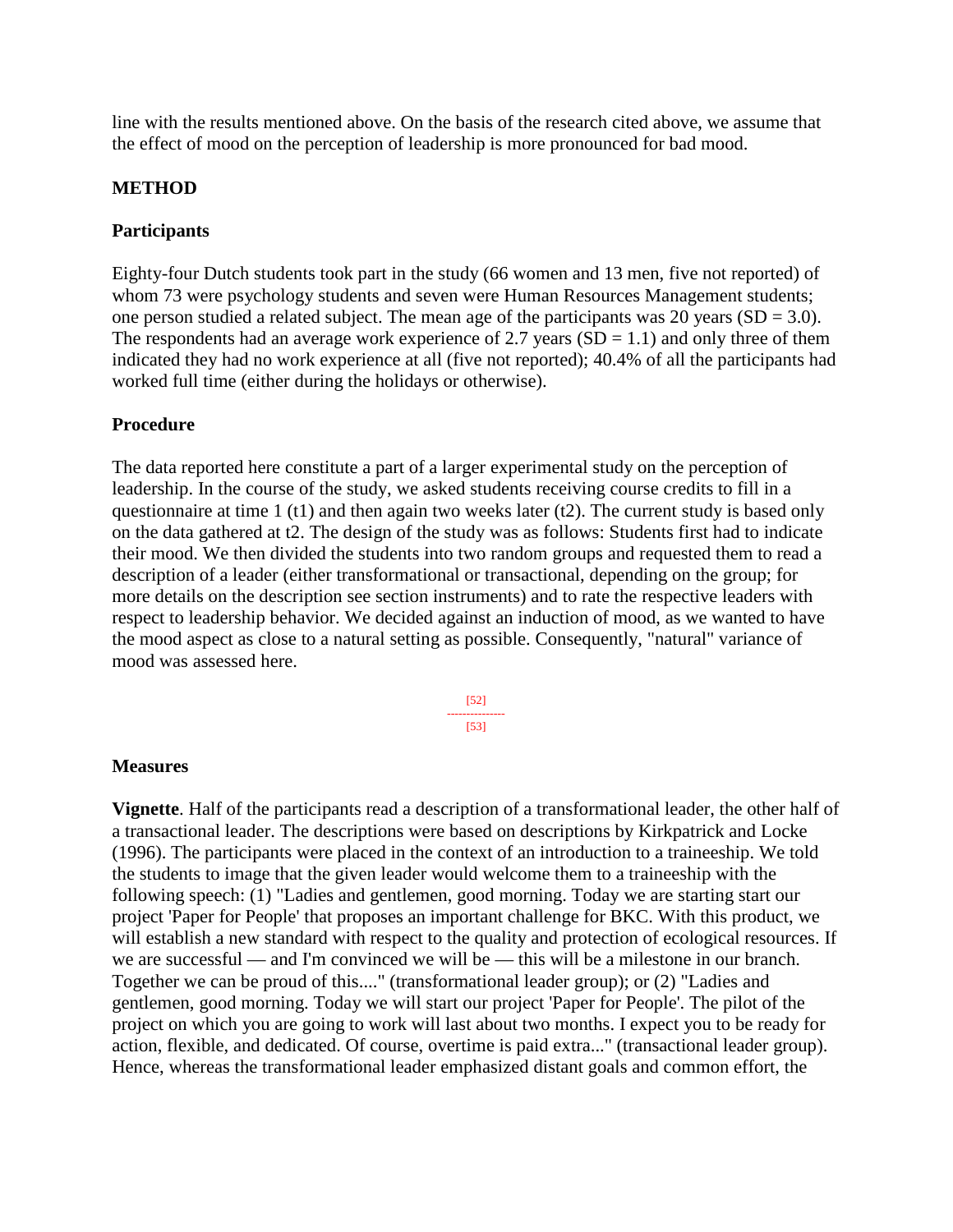transactional leader stressed the exchange aspect for what is done. Both groups received the same description of the project and related tasks.

**Perception of Leadership** [2]. We asked participants to rate the leaders described in the vignette using the transformational, transactional, and laissez-faire subscales of the Multifactor Leadership Questionnaire (MLQ; Bass and Avolio, 1990; Dutch translation by Vinkenburg & van Engen, 2002[3]). As the factor structure is not really clear (for different factor solutions see also Avolio, Bass, & Jung, 1999; Den Hartog, et al., 1997; Schyns, 2001), a Maximum Likelihood factor analysis was conducted in order to define the factor structure in the data set. The hypothesized five-factor structure for transformational leadership (Bass & Avolio, 1990) did not prove to be replicable. The items that were supposed to load on the same factor did not, and eight items would have had to be deleted due to low factor loadings or double loadings. We decided therefore to use a one-factor solution. Still, four items had to be deleted due to low factor loadings. The internal consistency (Cronbach's alpha) for the remaining fifteen items of the combined scale was Alpha = .89. The answer categories ranged from 1 (almost always) to 5 (never). We recoded the items in a way that higher values mean higher transformational leadership. For contingent reward no interpretable factor structure emerged. Of the four items of this scale, only two loaded high on the first factor. Hence, the scale was not taken into account in the further analyses. For management-by-exception active, one of the four items had to be eliminated due to a low factor loading. The internal consistency was .58 for the remaining three items. For management-by-exception passive, the internal consistency was .72 for three items (one item deleted due to low factor loading). An internal consistency of .66 emerged for laissezfaire leadership. Again, items were recoded so high scores reflect a high value on the respective leadership style. All scores we used in our analyses were sumscores divided by number of items. The reported instruments had an internal consistency higher than necessary (see endnote 2).

**Mood**. The present mood of the participants was assessed using the Amsterdam Mood Scale (De Sonneville, Schaap, & Elshoud, 1984). The scale contains ten subscales: depressive, frolicsome, shy, bad-tempered, angry, tired, conscientious, indifferent, arrogant, and terrified. In the introduction to the questionnaire, it was stressed that the items refer to the mood at the given moment and not to what one is like in general. For our analysis, we only took into account the subscales depressive and angry, as these seemed to best represent bad mood for which we expected a more pronounced effect (see above). Cronbach's alpha was .87 for depressive and .86 for angry. All mood subscales run from 0 (absolutely not) to 4 (very good). For the analyses, we added the scores (sumscores divided by the number of items) of the depressive and the angry subscales and used an additive score: The higher the score, the worse the mood of the participant.

> [53] --------------- [54]

In Table 1 the means, standard deviation, internal consistencies of the scales and the intercorrelations of the scales are given.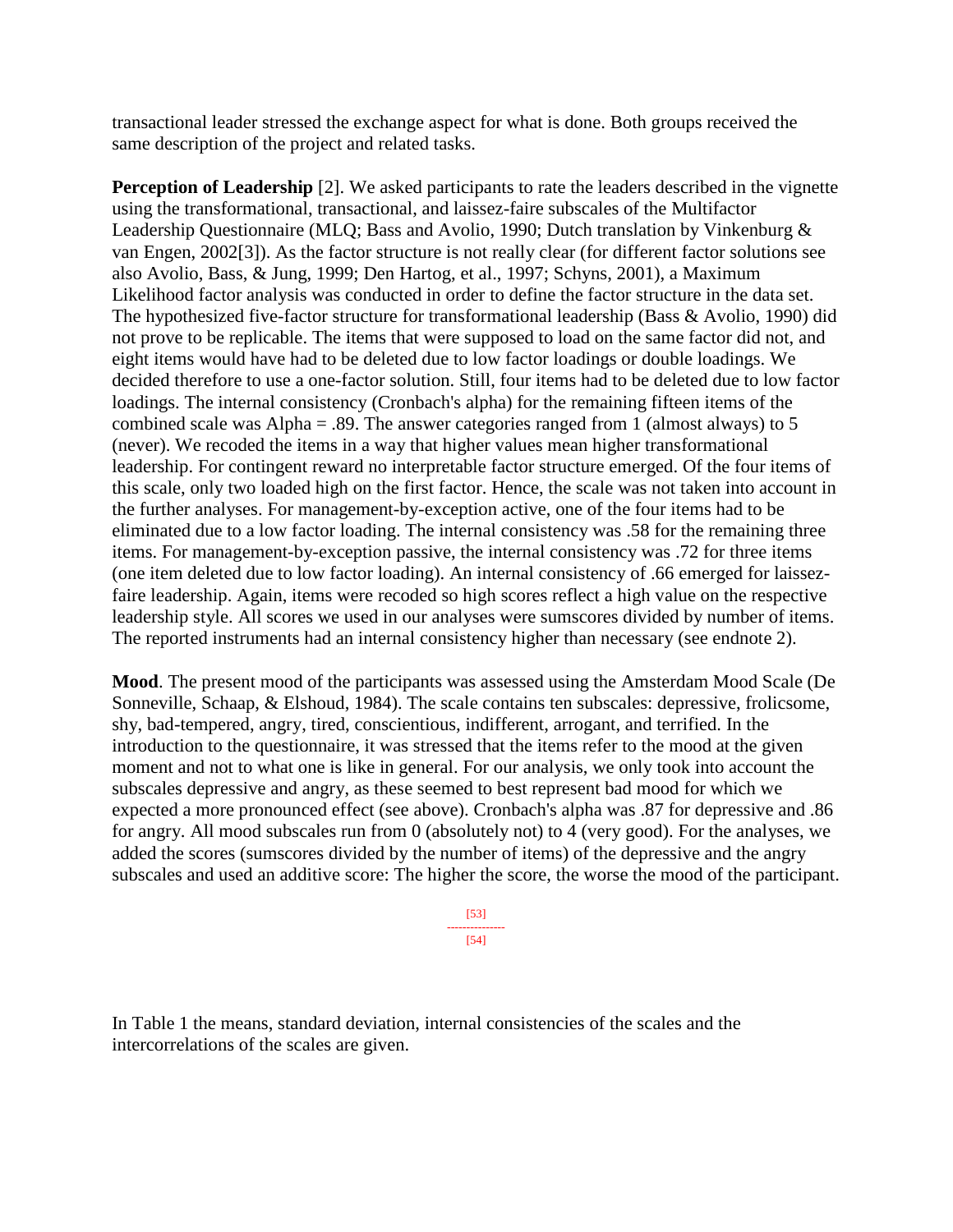**Table 1: Means, Standard Deviations, Internal Consistencies, and Intercorrelations of the Scales**

|                                     |               | Mean SD Alpha $1 \quad 2$ |                          |     | 3 |  |
|-------------------------------------|---------------|---------------------------|--------------------------|-----|---|--|
| 1.TL                                | 3.88 0.48 .88 |                           |                          |     |   |  |
| 2. MBA $3.49 \quad 0.66.58$ $-.25*$ |               |                           |                          |     |   |  |
| 3. MBP                              | 2.49 0.92.72  |                           | $.10\,$                  | .04 |   |  |
| 4.<br>Laissez-<br>faire             | 1.92 0.51 .66 |                           | $.58***-.02$ .03         |     |   |  |
| 5. Mood 0.43 0.55                   |               |                           | $.04$ $.05$ $.26*$ $.13$ |     |   |  |

Note:  $TL = Transformational leadership$ ;  $MBA = Management-by-exception active$ ;  $MBP =$ Management-by-exception passive;  $np < .05$  (2-tailed);  $**p < .01$  level (2-tailed).

# **RESULTS**

#### **Preliminary Analyses**

We conducted t-tests to examine whether men and women differed with respect to any of the scales used in this study. As we conducted nine tests at the same time, an adjustment of the alpha-level was necessary  $(0.05/5 = 0.001)$ . Since none of the differences reached this alpha level, we assumed that men and women do not differ on these scales.

The same procedure was repeated for age. Since no correlation reached a significance level of 0.001, we concluded that age and the instruments used are not related. The same conclusion was reached for work experience.

Before testing our hypotheses, we tested in how far participants receiving the description of a transformational leader rated their leader more transformational than participants receiving the description of a transactional leader rated their leader. The means were higher for the rating of the transformational leader than for the rating of the transactional leader ( $M = 3.98$  versus  $M =$ 3.77,  $t(7) = -1.96$ ). The difference between the groups of participants, however, was not significant ( $p = .053$ ).

We conducted the same analysis for differences in management-by-exception active, management-by-exception passive and laissez-faire. Here the group rating a transactional leader should have higher values than the one rating a transformational leader. Again, the differences did not become significant (M transactional leader group = 3.51, M transformational leader group = 3.48,  $t(78) = 0.27$ , p = .79). No significant differences emerged between the groups on management-by-exception passive and laissez-faire.

Having a look at the absolute value of bad mood (see Table 1), we can see that our participants were rather low in bad mood.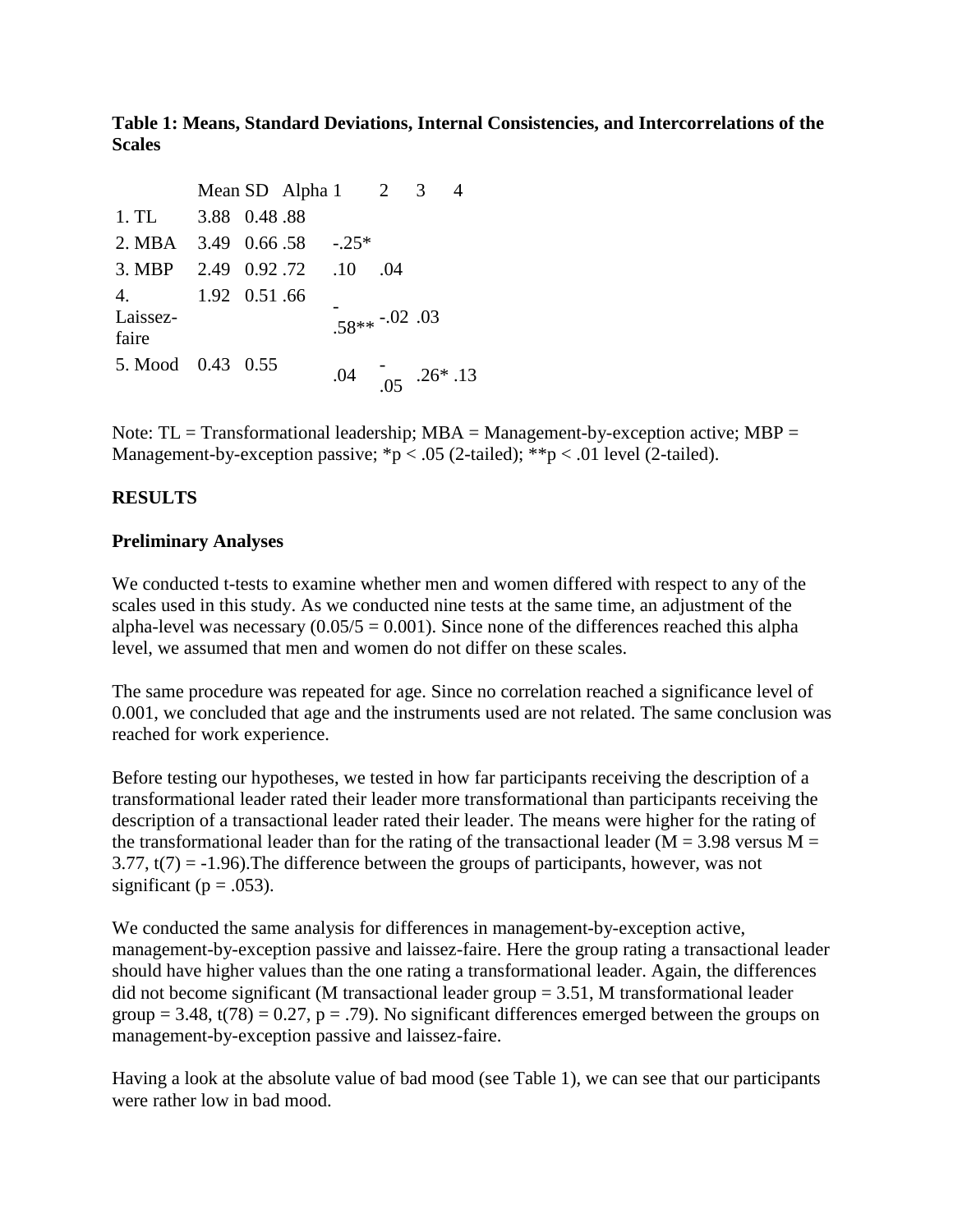## **Test of Hypotheses and Exploratory Analysis**

We conducted regression analyses to test H1a and b (see Table 2). In order to control for the effects of leader behavior on the perception of leadership, we controlled for the vignettes given. The results indicate support for H1a but not for H1b (the worse the mood, the more likely the perception of the leadership style as (a) management-by-exception passive or (b) laissez faire). For management-by-exception passive the beta-coefficient for mood became significant and is in the expected direction. For laissez-faire no significant effect emerged, but the effect is in de right direction.



In addition, we conducted an exploratory analysis to assess whether negative mood was negatively related to perceptions of more effective leadership styles, transformational leadership and management-by-exception active. We also conducted a regression analysis to examine this point (see table 3). We could not conduct the analysis for contingent reward, as we could not confirm the scale in this study. Results show that there is no significant effect of mood on the evaluation of active leadership.

To conclude, we can infer that mood has an impact on the evaluation of one of the passive leadership styles (management-by-exception passive) but not on the evaluation of active leadership.

# **Table 2: Regression of Perception of Passive Leadership Styles on Negative Mood and Leader Behavior (H 1a and b)**

|          | passive | Management-by-exception Laissez-faire |     |     |            |                   |     |              |
|----------|---------|---------------------------------------|-----|-----|------------|-------------------|-----|--------------|
|          | B       |                                       |     |     |            | Beta R R B Beta R |     | $\mathbb{R}$ |
| Constant | 2.31    |                                       | .26 | .07 | 1.79       |                   | .20 | .04          |
| Vignette | $-0.02$ | $-.01$                                |     |     | $0.16$ .16 |                   |     |              |
| Mood     | 0.43    | $26*$                                 |     |     | $0.12$ .12 |                   |     |              |

Note:  $* p < .05$ ; leader behavior: 1 = transformational, 0 = transactional

## **Table 3: Regression of Perception of Active Leadership Styles on Negative Mood and Leader Behavior**

|          | leadership | Transformational |  | Management-by-exception<br>active |        |     |    |
|----------|------------|------------------|--|-----------------------------------|--------|-----|----|
|          | B.         | Beta R B         |  |                                   | Beta R |     | R. |
| Constant | 3.75       |                  |  | $.22 \quad .05 \quad .3.54$       |        | -07 |    |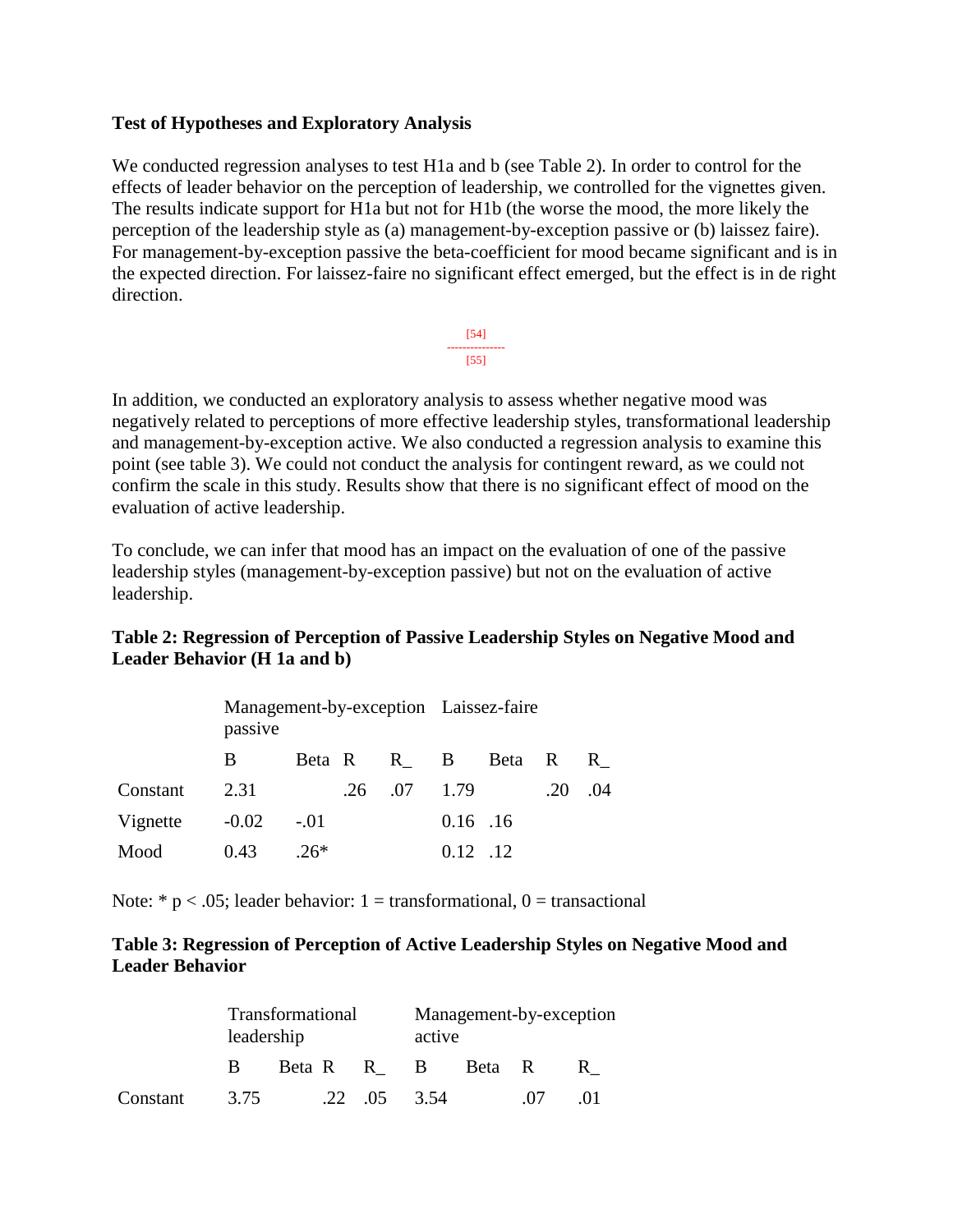| Vignette | $0.21$ .22       | $-0.06$ $-.05$ |  |
|----------|------------------|----------------|--|
| Mood     | $0.02 \quad .05$ | $-0.06$ $-.05$ |  |

#### **DISCUSSION**

In the study, the impact of mood on the evaluation of leadership was tested. Informed by the affect-as-information framework by Schwarz and Clore (1983) as well as the results of studies on politicians (Ottati & Isbell, 1996), we expected that mood would be related to the perception of leadership. As expected, we found that - in the case of management-by-exception passive - mood is related to the perception of leadership. We found this effect even after controlling for leader behavior as given in a vignette and while working with "every day" kinds of mood, that is, without inducing any extreme kinds of mood (e.g., through frustrating our participants). Therefore, the moods we assessed here can be seen as equivalent to the moods organizations usually have to cope with. As to the effects of leader behavior, they were exactly as expected although not significant: the participants confronted with a transformational leader rated transformational leadership higher than those confronted with a transactional leader. The opposite was true for the rating of management-by-exception active: here participants rating a transactional leader had higher ratings than those rating a transformational leader. No differences emerged between the groups for the rating of passive leadership styles (management-byexception passive and laissez-faire).



From our results, we can infer that - when it comes to more passive leadership styles - mood has an impact on the evaluation of leaders. Still, such an interpretation can be attempted only with some caution: normally a leader and his/her subordinates spend a lot of time together and interact on regular basis, which was impossible in our design. Therefore, it is possible that in an organizational context the influences of mood would be less pronounced. Nevertheless, there are situations in which leaders are evaluated that are comparable to our experimental setting: e.g., selection on the basis of documents (such as CVs), interviews or evaluation in assessment centers. Here, it could be important for companies to be aware of possible effects of mood.

#### **Limitations and Future Research**

Certainly, when interpreting the results we should take into account that our subjects were students and that the setting was not very natural. A possible effect of mood on evaluation of leaders should be tested in organizations as well. Still, this might be difficult to achieve, as employees may be suspicious of the reasons for which they have to state their mood. This in turn could lead to a high missing rate or to a response bias. It is also possible that people become more aware of their mood when they have to indicate it in an unusual situation. This could lead to an effect similar to the one found by Schwarz and Clore (1983), who found that making participants conscious of their mood (in their case by referring to the weather) could diminish the impact of mood on the evaluation of life satisfaction (at least in the case of bad mood). In the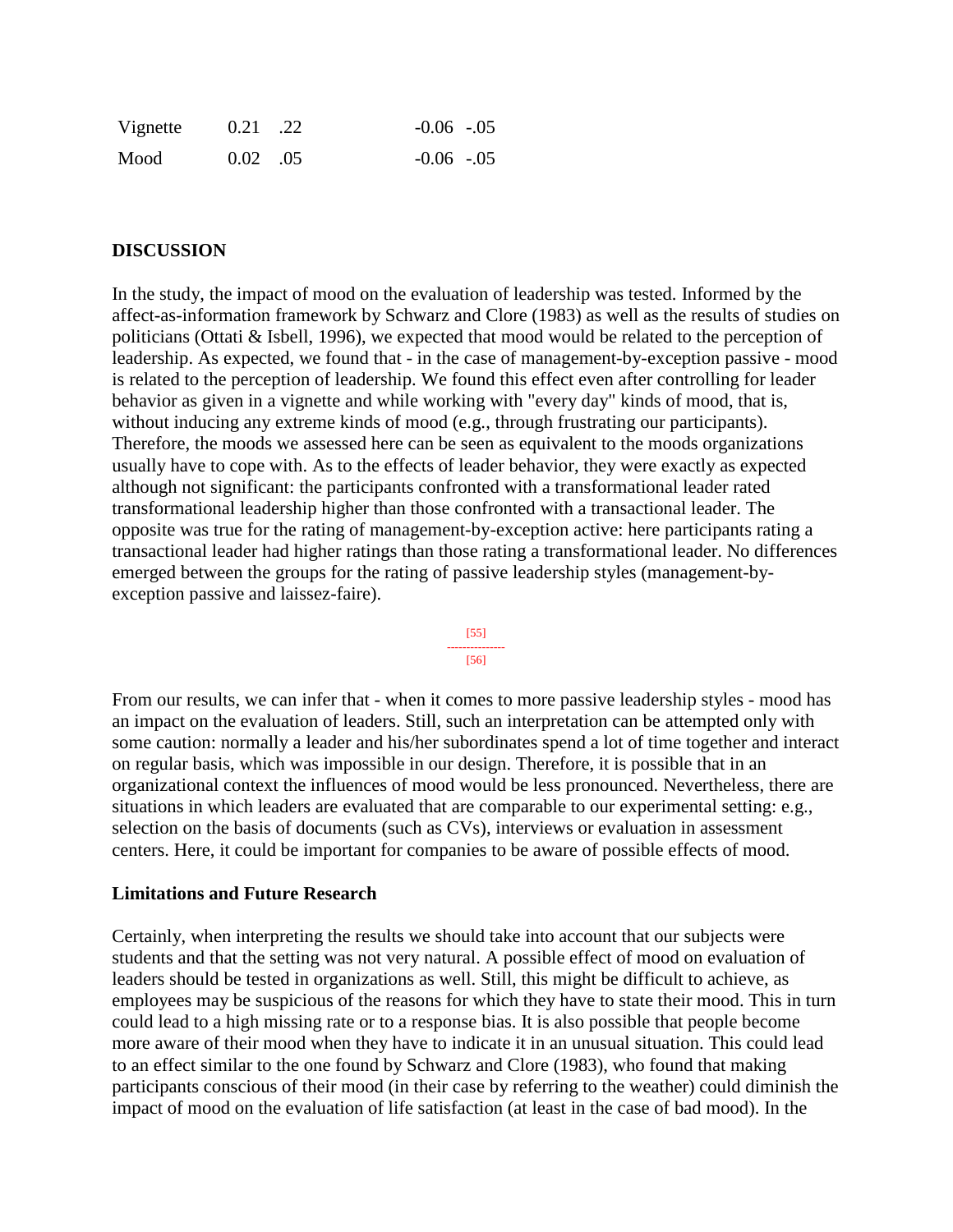case of the evaluation of leaders, it is possible that followers become conscious of their mood and perhaps also of the reasons for that mood, and, therefore, avoid letting it influence their rating of a given leader. If this interpretation is correct, it should undoubtedly influence the design of subsequent studies. What we would recommend is: (a) Mood should be assessed as the last variable of a questionnaire on leadership, as an earlier assessment may change the influence mood would otherwise have had. This is in line with findings by other researchers who discovered that the order of questions has effects on the response to following questions (Osberg, 1985). (b) Mood should be assessed in non-reactive ways such as through observation.

Another limitation of our study is that the assessment of leadership was not based on performance evaluation but on the evaluation of leader behavior. In addition, we manipulated leadership behavior using a description of leaders but manipulation check was not very convincing. Future research should try to make a stronger manipulation. Furthermore, using an assessment that is more related to performance of and / or the relationship with a leader (such as Leader-Member Exchange; Dansereau, Graen, & Haga, 1975; Graen & Uhl-Bien, 1995) could lead to different results. Effects of mood could even be more pronounced in this case. Clearly, mood could be assessed in a more explicit way. In addition, the mean values of bad mood are not very high in our sample. We still found effects of mood but future research should assess in how far extreme kinds of mood relate to the rating of leaders.

In addition, the number of participants was rather low. Still, some effects we observed were reasonably large. It can be assumed that with larger sample sizes the impact of mood on the evaluation of leader should be replicable.

# **ENDNOTES**

1. In this paper, the terms perception and evaluation of leaders are used interchangeably. Whereas leadership questionnaires, strictly speaking, refer to a description of a leader (and, therefore, to the perception of the followers), they are often used in feedback (i.e., evaluation) processes. In addition, one leadership style is frequently considered to be superior (in this case, transformational leadership is considered to be superior to transactional leadership). Thus, leadership questionnaires contain an evaluative component.

2. We compared the empirically found internal consistencies to the necessary internal consistency using a formula by Marcel Croon (personal communication, 4th of December 2002). In order to assure a middle correlation between the items of  $r = .25$  the number of items is taken into account. The formula reads: alpha =  $m / m + 3$ .

3. Credit line = Research Edition Translation performed by Claartje Vinkenburg and Marloes van Engen date June 27, 2002. Translated and reproduced by special permission of the publisher, MIND GARDEN, Inc., Redwood City, CA, 94061, USA www.mindgarden.com from Multifactor Leadership Questionnaire, Copyright 1995, 2000 by Bernard Bass and Bruce Avolio. All rights reserved. Further reproduction is prohibited without the Publisher's written consent.

4. These papers can be obtained from the first author.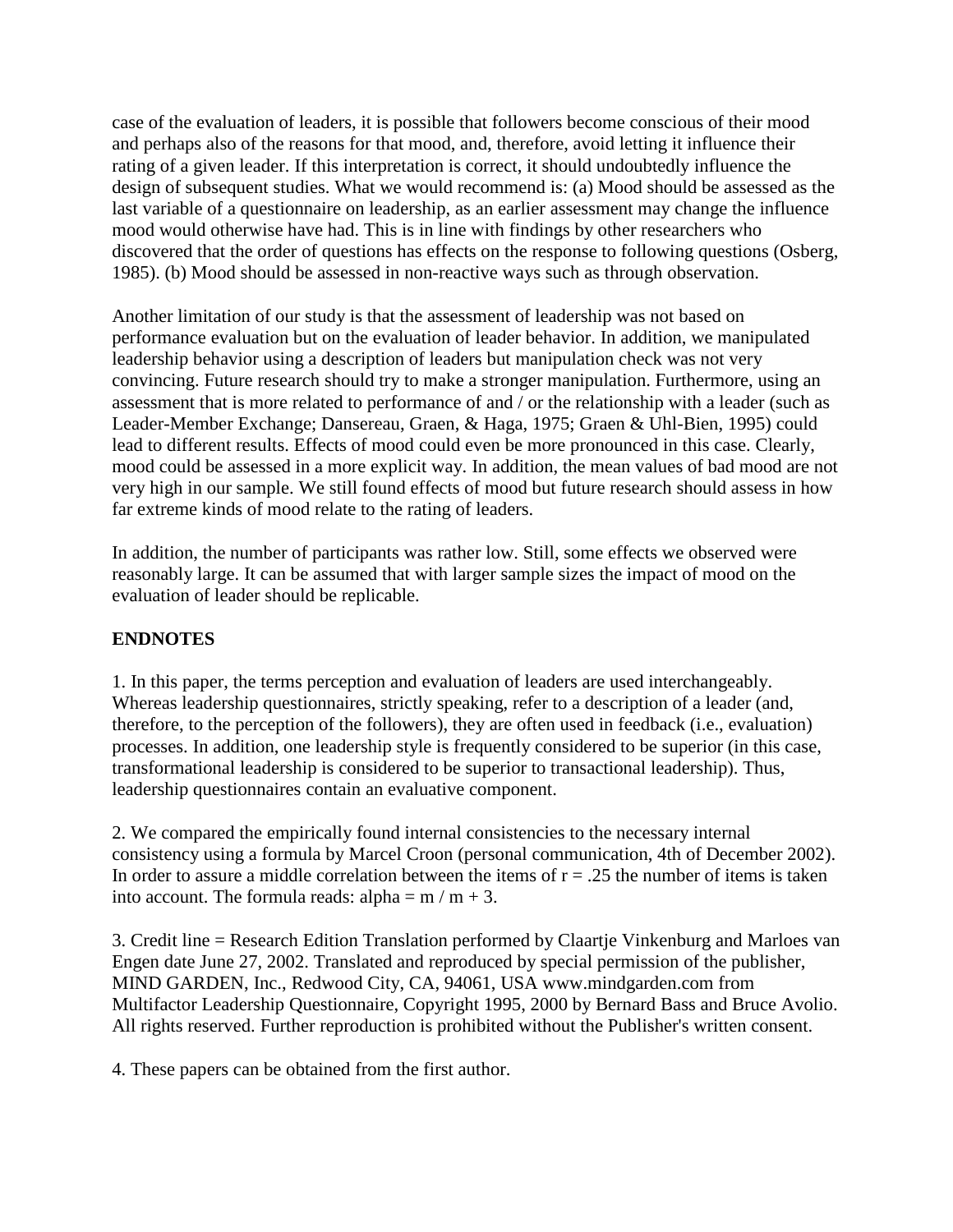#### **REFERENCES**

Atwater, L. & Waldman, D. 1998. 360 Degree feedback and leadership development. *Leadership Quarterly, 9*: 423-426.

Atwater, L. E. & Yammarino, F. J. 1992. Does self-other agreement on leadership perceptions moderate the validity of leadership and performance predictions? *Personnel Psychology, 45:* 141-164.

Avolio, B. J., Bass, B. M., & Jung, D. I. 1999. Re-examining the components of transformational, and transactional leadership using the Multifactor Leadership Questionnaire. *Journal of Occupational and Organizational Psychology, 72*, 441-462.

Bass, B. M. 1985. *Leadership and performance beyond expectations*. New York: The Free Press.

Bass, B. M. 1990. *Handbook of Leadership*. New York: Free Press.

Bass, B. M. 1999. Two decades of research and development in transformational leadership. *European Journal of Work and Organizational Psychology, 8*: 9-32.

Bass, B. M., & Avolio, B. 1990. *Transformational leadership development: Manual for the Multifactor Leadership Questionnaire*. Palo Alto, CA: Consulting Psychologist Press.

Bass, B. M., & Avolio, B. 1993. Transformational leadership: A response to critiques. In: M. M. Chemers & R. Ayman (Eds.), Leadership Theory and Research — Perspectives and Directions (pp. 49-80), San Diego, CA: Academic Press.

Beehr, T. A., Ivanitskaya, L., Hansen, C. P., Erofeev, D., & Gudanowski, D. M. 2001. Evaluation of 360-degree feedback ratings: Relationships with each other and with performance and selection predictors. *Journal of Organizational Behavior, 22:* 775-788.

Brett, J. F. & Atwater, L. E. 2001. 360-degree Feedback, accuracy, reactions, and perceptions of usefulness. *Journal of Applied Psychology, 86:* 930-942

Dansereau, F., Graen, G., & Haga, W. J. 1975. A vertical dyad linkage approach to leadership within formal organizations: A longitudinal investigation of the role making process. *Organizational Behavior and Human Performance, 13:* 46-78.

De Sonneville, L. M. J., Schaap, T., & Elshoud, J. J. 1984. *Amsterdamse stemmingslijst* (Amsterdam Mood Scale). Lisse, NL: Swets and Zeitlinger.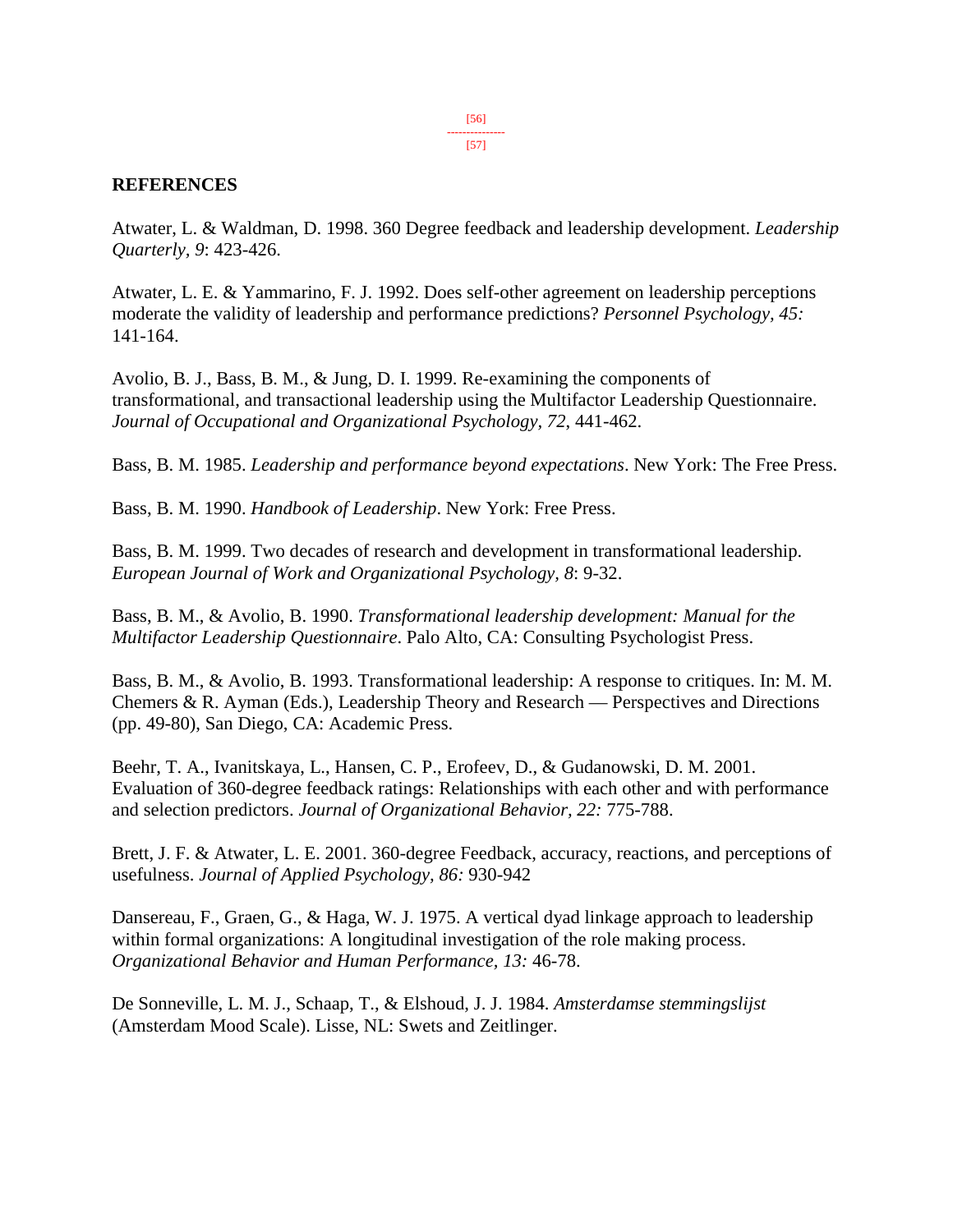Den Hartog, D., van Muijen, J. J., & Koopman, P. L. 1997. Transactional versus transformational leadership: An analysis of the MLQ. *Journal of Occupational and Organizational Psychology, 70:* 19-34.

Eden, D., & Leviathan, U. 1975. Implicit leadership theory as a determinant of the factor structure underlying supervisory behavior scales. *Journal of Applied Psychology, 60:* 736-741.

Felfe, J. & Schyns, B. 2003. *How Do Personal Traits Influence the Perception of Leadership: Do "Weak" Subordinates Perceive more Transformational Leadership than Others?*  Submitted[4]*.*

Fried, Y., Levi, A. S., Ben-David, H. A., Tiegs, R. B. & Avital, N. 2000. Rater positive and negative mood predispositions as predictors of performance rating of ratee in simulated and real organization settings: Evidence from US and Israel samples. *Journal of Occupational and Organizational Psychology, 73:* 373-378.

Graen, G. B. & Uhl-Bien, M. 1995. Development of leader-member exchange (LMX) theory of leadership over 25 years: Applying a multi-level multi-domain perspective. *Leadership Quarterly, 6:* 219-247.

> [57] --------------- [58]

Harris, M. M. & Schaubroeck, J. 1988. A meta-analysis of self-supervisor, self-peer, and peersupervisor ratings. *Personnel Psychology, 41:* 43-62.

Hater, J. J. & Bass, B. M. 1988. Superiors' evaluation and subordinates' perception of transformational and transactional leadership. *Journal of Applied Psychology, 73*: 695-702.

Heider, F. 1958. *The Psychology of Interpersonal Relations*. New York, US: John Wiley & Sons, Inc.

Isbell, L. & Wyer, R. S. 1999. Correcting for mood-induced bias in the evaluation of political candidates: The roles of intrinsic and extrinsic motivation. *Personality and Social Psychology Bulletin, 25:* 237-249.

Kirkpatrick, S. S. & Locke, E. A. 1996. Direct and indirect effects of three core charismatic leadership components on performance and attitudes. *Journal of Applied Psychology, 81:* 36 — 51.

Lowe, K. B., Kroek, K. G. & Sivasubramaniam, N. 1996. Effectiveness correlates of transformational and transactional leadership: A meta-analytic review of the MLQ literature. *Leadership Quarterly, 7*: 385-425.

Osberg, T. M. 1985. Order effects in the administration of personality measures: The case of the Self-Consciousness Scale. *Journal of Personality Assessment, 49:* 536-540.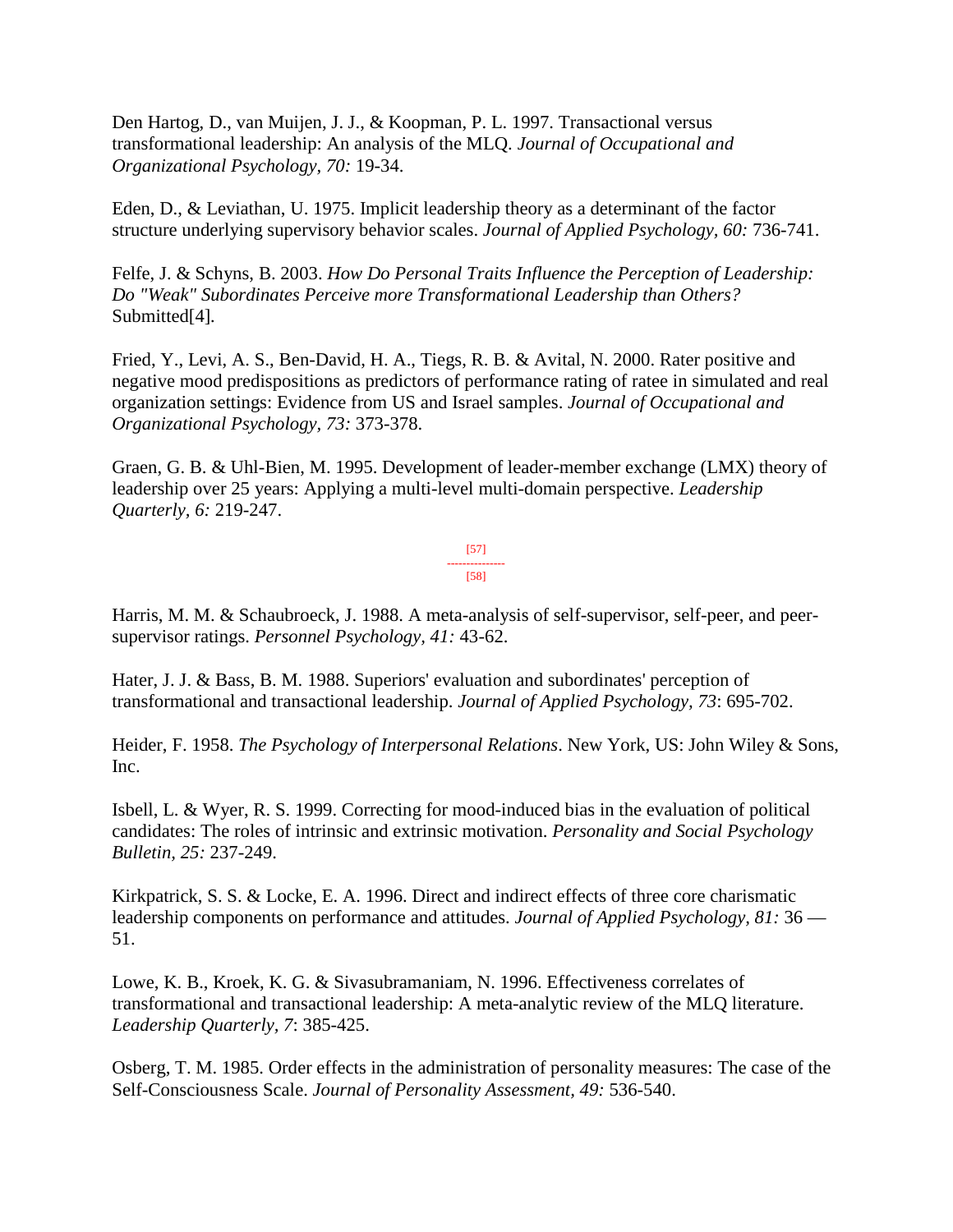Ottati, V. C. & Isbell, L. M. 1996. Effects on mood during exposure to target information on subsequently reported judgments: An on-line model of misattribution and correction. *Journal of Personality and Social Psychology, 71*: 39-53.

Paul, T., Schyns, B., Wolfram, H.-J., & Mohr, G. 2003. Am I a transformational leader and what do my subordinates think? Agreement of self-other perception of transformational leadership in context of gender. *Paper presented at the European Congress of Work and Organizational Psychology (EAWOP)*, Lisbon, May 14-17[5].

Schwarz, N. & Clore, G. L. 1983. Mood, misattribution, and judgments of well-being, Informative and directive functions of affective states. *Journal of Personality and Social Psychology, 45:* 513-523.

Schyns, B. 2001. Self-Monitoring and Occupational Self-Efficacy of Employees and Their Relation to Perceived Transformational Leadership. *Current Research in Social Psychology, 7:* 30-42 [http,//www.uiowa.edu/~grpproc].

Schyns, B. & Felfe, J. 2003. *Implicit Leadership Theories and the Perception of Transformational Leadership.* Submitted[5].

Van Muijen, J. J., Den Hartog, D. N. & Koopman, P. L. 1997. Organisatiecultuur en leiderschap (Organisational culture and leadership). *Gedrag en Organisatie: 10*, 121-133.

Vinkenburg, C. & van Engen, M. L. 2002. Translation of the Multifactor Leadership Questionnaire. In: Engen, M. L. van, Johannesen-Schmidt, M. J., & Vinkenburg, C. J. (2003). Transformational versus Transactional leadership as a Route to Career Advancement, Doing the Right Thing differs for Male and Female leaders. *Paper presented at the European Congress of Work and Organizational Psychology (EAWOP)*, Lisbon, May 14-17.

Yammarino, F. J., & Atwater, L. E. 1997. Do managers see themselves as others see them? Implications of self-other rating agreement for human resources management. *Organizational Dynamics, 25*: 35-44.

> [58] --------------- [59]

# **AUTHORS' NOTE**

The authors wish to thank Hartmut Blank for fruitful discussions on the topic of mood and evaluation, Dorora Lepianka for copy editing and Eveline Glansbeek for her help in gathering the data. We would like to thank the anonymous reviewers of CRISP and especially the editor of CRISP, Lisa Troyer, for their helpful comments on this article.

# **AUTHORS' BIOGRAPHIES**